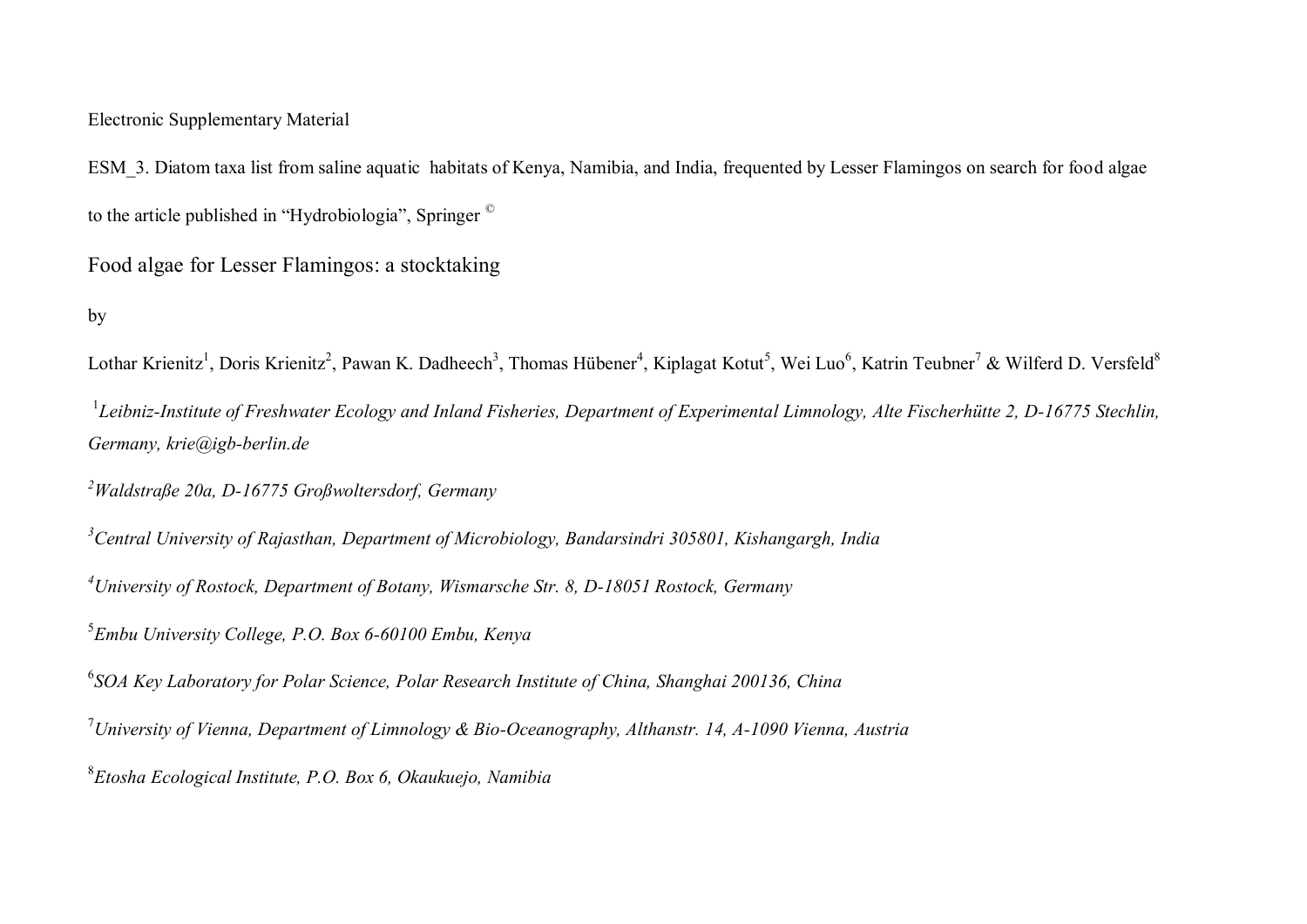ESM\_3. Diatom taxa list from saline aquatic habitats of Kenya, Namibia, and India, frequented by Lesser Flamingos on search for food algae.

Frequency is listed according to following code: 3 (mass development or very numerous), 2 (numerous), 1 (seldom), x (single occurrence), in consideration of other algae and cyanobacteria. Ecological preferences FW: fresh water; BW: brackish water, SW: sea water; ISW: inland salt water. On the bottom of the table the sum of preferences calculated: only FW or only BW/SW preference and ISW species, as sum of occurrence and sum of frequency (x were assessed as 0.2).

|                                                          |            | Soda lakes              |                                |        | Marine<br>mudflats   | Salt<br>evaporation<br>ponds |                 | Salt Pan                |
|----------------------------------------------------------|------------|-------------------------|--------------------------------|--------|----------------------|------------------------------|-----------------|-------------------------|
|                                                          |            | Nakuru                  |                                | Natron | Walvis<br>Bay lagoon | Walvis Bay                   | Swakop-<br>mund | Little Rann<br>of Kutch |
|                                                          | Preference | Cyanobact.<br>dominance | non<br>Cyanobact.<br>dominance |        |                      |                              |                 |                         |
| Achnanthes delicatula ssp. engelbrechtii (Chol.) L.-B.   | BW, ISW    |                         |                                |        |                      |                              |                 |                         |
| Achnanthes minutissima var. jackii (Rabenhorst) L.-B.    | <b>FW</b>  |                         |                                |        |                      |                              |                 |                         |
| Actinoptychus senarius (Ehrenbg.) Ehrenbg.               | <b>SW</b>  |                         |                                |        |                      |                              |                 |                         |
| Amphora spec.                                            |            |                         |                                |        |                      |                              |                 |                         |
| Anomoeoneis sphaerophora Pfitzer                         | FW         |                         | 3                              | 3      |                      |                              |                 |                         |
| Anomoeoneis sphaerophora f. costata (Kützing)<br>Schmidt | FW, ISW    | $\mathbf X$             |                                |        |                      |                              |                 |                         |
| Asterionella formosa Hassall                             | <b>FW</b>  |                         |                                |        |                      |                              |                 |                         |
| Aulacoseira cf. ambigua (Grunow) Simonsen                | <b>FW</b>  |                         |                                |        |                      |                              |                 |                         |
| Aulacoseira granulata (Ehrenbg.) Simonsen                | <b>FW</b>  |                         |                                |        |                      |                              |                 |                         |
| Auliscus sculpus (W.Smith) Ralfs                         | <b>SW</b>  |                         |                                |        | $\mathbf X$          |                              | $\mathbf X$     |                         |
| Bacillaria paxillifer Gmelin                             | SW, ISW    |                         |                                |        |                      |                              |                 |                         |
| Caloneis molaris (Grunow) Krammer                        | <b>FW</b>  |                         | $\mathbf X$                    |        |                      |                              |                 |                         |
| Campylodiscus bicostatus W. Smith                        | SW, ISW    |                         |                                |        |                      |                              |                 |                         |
| Centronella reicheltii Voigt                             | <b>FW</b>  |                         |                                |        |                      |                              |                 |                         |
| Cocconeis disculus (Schumann) Cleve                      | <b>FW</b>  |                         |                                |        | $\mathbf X$          |                              |                 |                         |
| Cocconeis neodiminuta Krammer                            | <b>FW</b>  |                         |                                |        |                      |                              | $\mathbf X$     |                         |
| Cocconeis placcentula Ehrenbg.                           | <b>FW</b>  |                         |                                |        |                      | $\mathbf X$                  |                 |                         |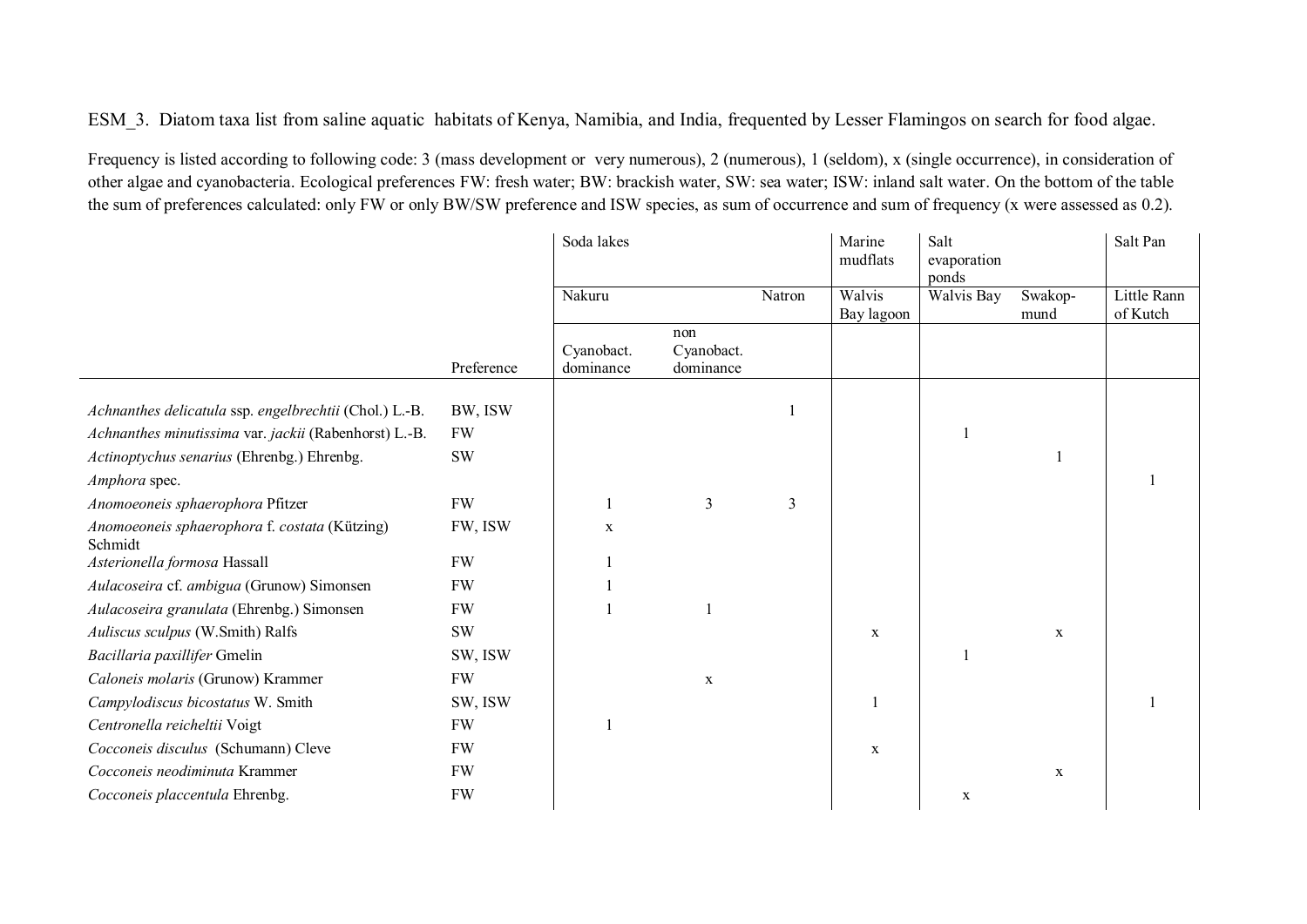| Coscinodiscus spec.                                                     |           | $\mathbf X$ |             |                |             |              |             |                |
|-------------------------------------------------------------------------|-----------|-------------|-------------|----------------|-------------|--------------|-------------|----------------|
| Craticula accomodiformis L.-B.                                          | <b>FW</b> |             |             |                |             | $\mathbf X$  |             |                |
| Craticula buderii (Hustedt) L.-B.                                       | FW, ISW   |             |             | $\overline{c}$ |             |              |             |                |
| Craticula minusculoides (Hustedt) L.-B.                                 | <b>FW</b> |             |             | $\overline{2}$ |             |              |             |                |
| Cyclostephanos delicatus (Genkal) Casper & Scheffler                    | <b>FW</b> | X           |             |                |             |              |             |                |
| Cyclostephanos dubius (Fricke) Round                                    | FW, BW    |             |             |                |             |              |             |                |
| Cyclotella balatonis Pantocsek                                          | <b>FW</b> |             |             |                |             |              |             |                |
| Cyclotella comensis Grunow                                              | <b>FW</b> |             |             |                |             |              |             |                |
| Cyclotella meneghiniana Kützing                                         | FW, BW    |             |             |                | 1           |              | $\mathbf X$ |                |
| Cyclotella ocellata Pantocsek                                           | <b>FW</b> |             |             |                |             |              |             |                |
| Cyclotella polymorpha Meyer & Hakansson                                 | <b>FW</b> |             | $\mathbf X$ |                |             |              |             |                |
| Cyclotella radiosa (Grunow) Lemmermann                                  | <b>FW</b> |             |             |                |             |              |             |                |
| Cyclotella rossii Hakansson                                             | <b>FW</b> | $\mathbf X$ |             |                |             |              |             |                |
| Cyclotella striata Grunow                                               | SW, BW    |             |             |                |             |              |             |                |
| Delphineis karstenii (Boden) Fryxell                                    | SW, BW    |             |             |                | $\mathbf X$ |              | $\mathbf x$ |                |
| Dimeregramma minor var. nana (Gregory) Van<br>Heurck<br>Diploneis spec. | <b>SW</b> |             |             |                | $\mathbf X$ |              |             | X              |
| Diploneis subovalis Cleve                                               | <b>FW</b> |             |             |                |             |              |             | $\overline{3}$ |
| Encyonema cf. neogracile Krammer                                        | <b>FW</b> |             |             |                | $\mathbf X$ |              |             |                |
| Encyonema spec. 1                                                       | <b>FW</b> |             |             |                |             | $\mathbf{1}$ |             |                |
| Eolimna utermoehlii (Hustedt) L.-B., Kulikovskiy &<br>Witkowski         | <b>FW</b> |             |             |                | $\mathbf X$ |              |             |                |
| Epithemia adnata (Kützing) Brebisson                                    | FW, BW    | $\mathbf X$ |             |                |             |              |             |                |
| Epithemia sorex Kützing                                                 | FW, BW    | $\mathbf X$ |             |                |             |              |             |                |
| Fallacia cryptolyra (Brockmann) Stickle & D.G. Mann                     | SW,BW,ISW |             |             |                | $\mathbf X$ |              |             |                |
| Fragilaria arcus (Ehrenberg) Cleve                                      | <b>FW</b> |             | $\mathbf X$ |                |             |              |             |                |
| Fragilaria capucina var. gracilis (Oestrup) Hustedt                     | <b>FW</b> | $\mathbf X$ |             |                |             |              |             |                |
| Fragilaria sp.                                                          |           |             |             |                |             |              | $\mathbf X$ |                |
| Fragilaria tabulata (C. Agardh) L.-B.                                   | <b>FW</b> | $\mathbf X$ |             |                |             |              |             |                |
| Fragilaria ulna (Nitzsch) L.-B.                                         | <b>FW</b> | $\mathbf X$ | $\mathbf X$ |                |             |              |             |                |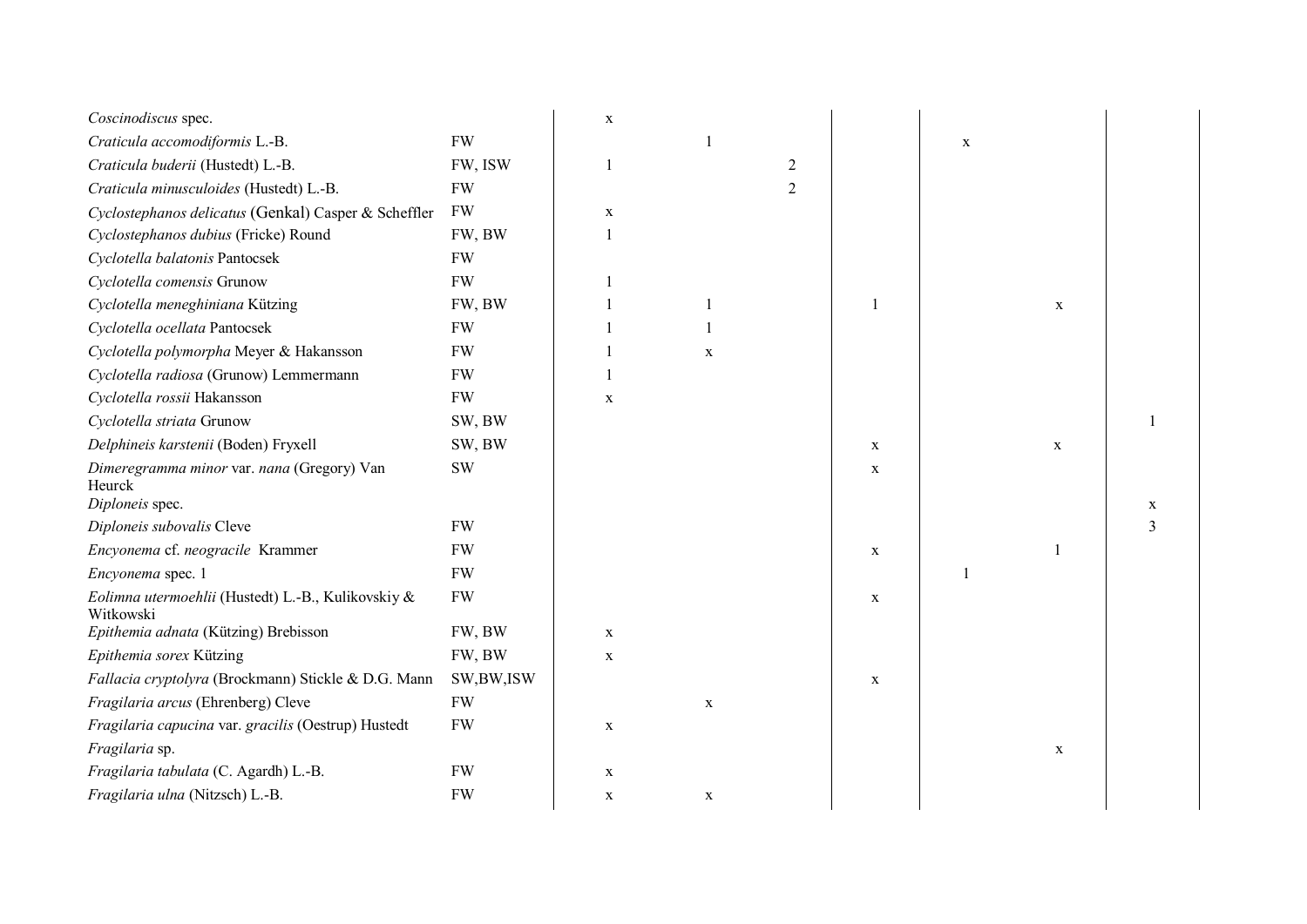| Gomphonema auritum A.Braun ex Kützing               | <b>FW</b>   |             |                |             |              | $\mathbf X$    |             |             |
|-----------------------------------------------------|-------------|-------------|----------------|-------------|--------------|----------------|-------------|-------------|
| Gyrosigma acuminatum (Kützing) Rabenhorst           | FW, ISW     |             |                |             |              |                |             |             |
| Halamphora cf. veneta (Kützing) Levkov              | ${\rm FW}$  |             |                |             |              |                |             |             |
| Halamphora cf. veneta var. somalica (Freng.) Levkov | ${\rm FW}$  |             |                |             | $\mathbf X$  |                |             |             |
| Halamphora coffeaeformis (C. Agardh) Levkov         | FW,BW,ISW   |             |                |             | $\mathbf{1}$ | $\sqrt{2}$     |             |             |
| Hantzschia amphioxus (Ehrenbg.) Grunow              | FW, BW      |             | $\mathbf X$    |             |              |                |             |             |
| Hippodonta neglecta L.-B., Metzeltin & Witkowski    | <b>FW</b>   |             | $\mathbf X$    |             |              |                |             |             |
| Luticola mutica (Kützing) Mann                      | FW,BW,ISW   |             |                |             |              |                | $\mathbf X$ |             |
| Lyrella spec.                                       | SW, BW      |             |                |             |              |                |             |             |
| Mastogloia elliptica var. dansei (Thwaites) Grunow  | BW, ISW     |             |                |             |              |                |             |             |
| Mastogloia smithii Thwaites                         | <b>BW</b>   |             |                |             |              |                |             |             |
| Mayamea atomus var. atomus (Kützing) L.-B.          | ${\rm FW}$  |             |                |             |              |                |             |             |
| Navicula cf. cryptotenelloides L.-B.                | ${\rm FW}$  |             |                |             | $\mathbf X$  |                |             |             |
| Navicula cf. halinae Witkowski, L.-B & Metzeltin    | <b>SW</b>   |             |                |             | $\mathbf X$  | $\mathfrak{Z}$ |             |             |
| Navicula cincta (Ehrenbg.) Ralfs                    | ${\rm FW}$  |             |                |             | 1            |                |             |             |
| Navicula cryptotenella L.-B.                        | <b>FW</b>   |             |                |             |              |                |             |             |
| Navicula gregaria Donkin                            | <b>FW</b>   | $\mathbf X$ |                |             |              |                |             |             |
| Navicula libonensis Schoemann                       | <b>FW</b>   |             |                |             | $\mathbf X$  |                |             |             |
| Navicula salinarum Grunow                           | FW,BW,ISW   |             |                |             | $\mathbf X$  |                |             |             |
| Navicula salinarum var. rostrata (Hustedt) L.-B.    | FW,BW,ISW   |             |                |             | $\mathbf X$  |                |             |             |
| Navicula subminuscula Manguin                       | <b>FW</b>   |             |                | $\mathbf X$ |              |                |             |             |
| Nitzschia cf. elegantula Grunow                     | FW, SW      | $\mathbf X$ |                |             |              |                |             |             |
| Nitzschia cf. regula Hustedt                        | <b>FW</b>   |             | $\mathbf X$    |             |              |                |             |             |
| Nitzschia compressa var. compressa (Bailey) Boyer   | SW, BW      |             |                |             |              |                |             | $\mathbf x$ |
| Nitzschia dissipata (Kützing) Grunow                | <b>FW</b>   |             | $\mathbf X$    |             | $\mathbf X$  |                |             |             |
| Nitzschia fonticola Grunow                          | <b>FW</b>   |             |                |             |              |                |             |             |
| Nitzschia frustulum (Kützing) Grunow                | FW, BW      |             |                |             |              |                |             |             |
| Nitzschia intermedia Hantzsch                       | <b>FW</b>   |             | $\overline{2}$ |             |              |                |             |             |
| Nitzschia liebethrutii Rabenhorst                   | FW, BW      |             |                | 1           |              |                |             |             |
| Nitzschia ovalis Arnott ex Grunow                   | SW, BW, ISW |             |                |             |              |                |             |             |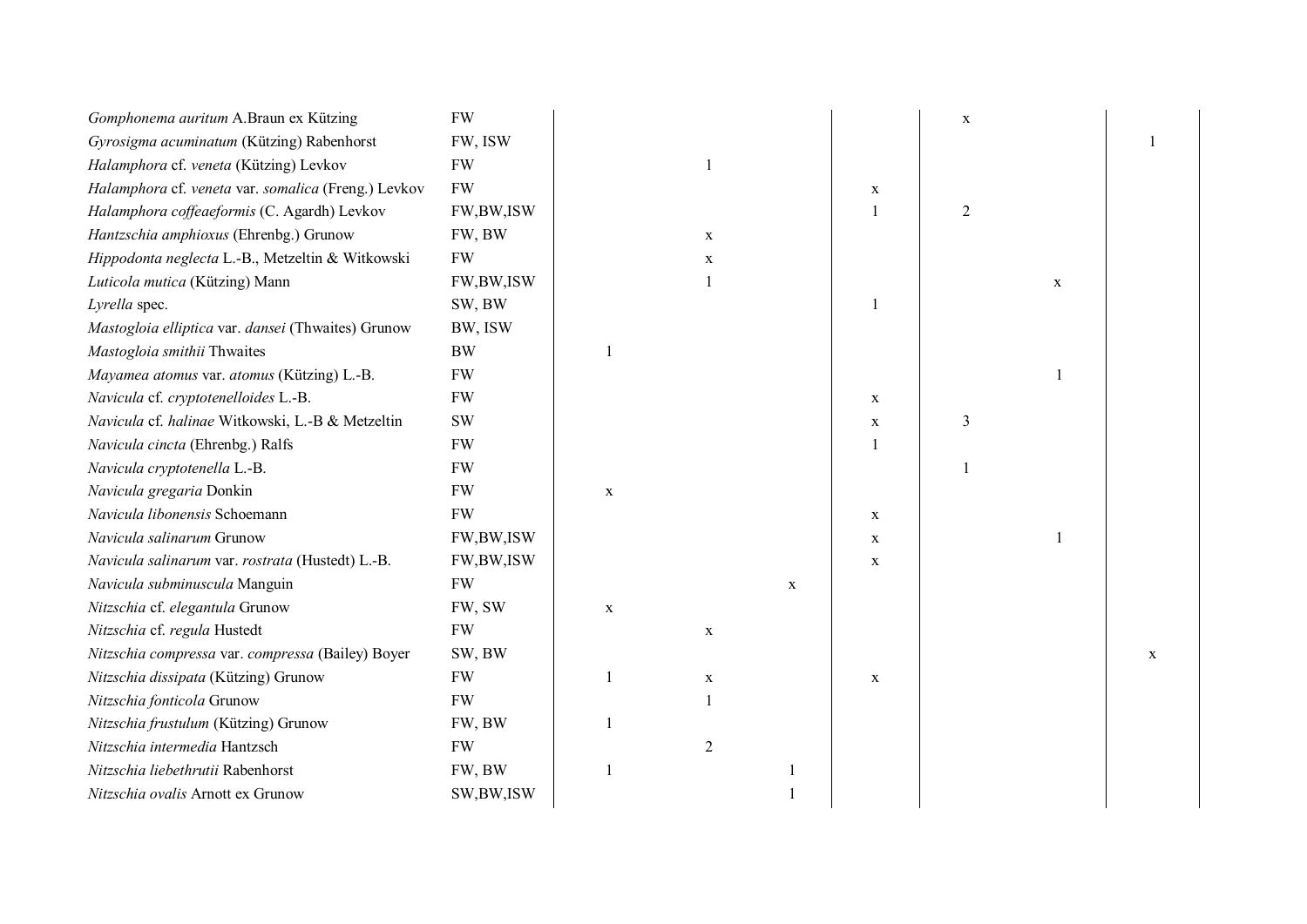| Nitzschia palea (Kützing) W. Smith                         | <b>FW</b>     |              | 3               | $\overline{2}$  |                 |                 |                |      |
|------------------------------------------------------------|---------------|--------------|-----------------|-----------------|-----------------|-----------------|----------------|------|
| Nitzschia perspicua Cholnoky                               | <b>ISW</b>    |              |                 |                 |                 |                 |                |      |
| Nitzschia pusilla Grunow                                   | <b>FW</b>     |              |                 |                 |                 |                 |                |      |
| Nitzschia scalpelliformis Grunow                           | BW, SW        |              |                 |                 | $\mathbf X$     |                 | $\mathbf X$    | 2    |
| Nitzschia sigma (Kützing) W. Smith                         | <b>FW</b>     |              |                 |                 |                 |                 |                |      |
| Nitzschia sigmoidea (Nitzsch) W. Smith                     | <b>FW</b>     | $\mathbf x$  |                 |                 |                 |                 |                |      |
| Nitzschia sp.                                              |               |              |                 |                 |                 |                 |                |      |
| Nitzschia supralitorea L.B.                                | <b>FW</b>     | $\mathbf{1}$ | $\overline{2}$  |                 |                 | $\mathbf X$     |                |      |
| Opephora olsenii Möller                                    | SW, BW        |              |                 |                 |                 |                 | $\overline{2}$ |      |
| Opephora sp.                                               | SW, BW        |              |                 |                 | 3               | $\mathfrak{Z}$  | $\mathfrak{Z}$ |      |
| Paralia sulcata (Ehrenberg) Cleve                          | $\mathrm{SW}$ |              |                 |                 |                 |                 |                |      |
| Parlibellus sp.                                            | SW, BW        |              |                 |                 |                 | $\overline{2}$  |                |      |
| Pinnularia dubitabilis var. minor Krammer                  | <b>FW</b>     |              | $\mathbf X$     |                 |                 |                 |                |      |
| Planothidium delicatulum (Kützing) Round &<br>Bukhtiyarova | <b>FW</b>     |              |                 |                 |                 | $\mathbf X$     |                |      |
| Rhopalodia gibberula (Ehrenbg.) O. Müller                  | FW, ISW       |              | 3               |                 |                 | 1               |                |      |
| Stauroneis phoenicenteron (Nitzsch) Ehrenbg.               | <b>FW</b>     |              |                 |                 | $\mathbf X$     | $\mathbf X$     |                |      |
| Stauroneis producta Grunow                                 | FW, BW        |              |                 |                 | $\mathbf X$     |                 |                |      |
| Staurosira brevistriata (Grunow) Grunow                    | ${\rm FW}$    |              |                 |                 | $\mathbf X$     |                 |                |      |
| Staurosira venter (Ehrenbg.) Grunow                        | <b>FW</b>     |              |                 |                 | $\mathbf X$     |                 |                |      |
| Stephanodiscus aegyptiacus Ehrenbg.                        | <b>FW</b>     |              | 2               |                 |                 |                 |                |      |
| Stephanodiscus hantzschii Grunow f. hantzschii             | <b>FW</b>     | $\mathbf X$  |                 |                 |                 |                 |                |      |
| Stephanodiscus hantzschii Grunow f. tenuis                 | <b>FW</b>     |              |                 |                 |                 |                 |                |      |
| Stephanodiscus neoastraea Hakansson & Hickel               | <b>FW</b>     | $\mathbf X$  |                 |                 |                 |                 |                |      |
| Stephanodiscus parvus Stoermer & Hakansson                 | <b>FW</b>     |              |                 |                 |                 |                 |                |      |
| Tabellaria sp.                                             | <b>FW</b>     | $\mathbf X$  |                 |                 | $\mathbf X$     |                 |                |      |
| Thalassiosira cf. proschkinae Makarova                     | <b>SW</b>     |              | X               |                 |                 |                 |                |      |
| Thallasiosira sp.                                          | <b>FW</b>     |              | 1               |                 |                 |                 |                |      |
| Sum of taxa                                                |               | 38           | $\overline{24}$ | $\overline{11}$ | $\overline{27}$ | $\overline{19}$ | 14             | 10   |
| Sum of frequency                                           |               | 26           | 25.8            | 15.2            | 13.8            | 19.4            | 11.4           | 11.4 |